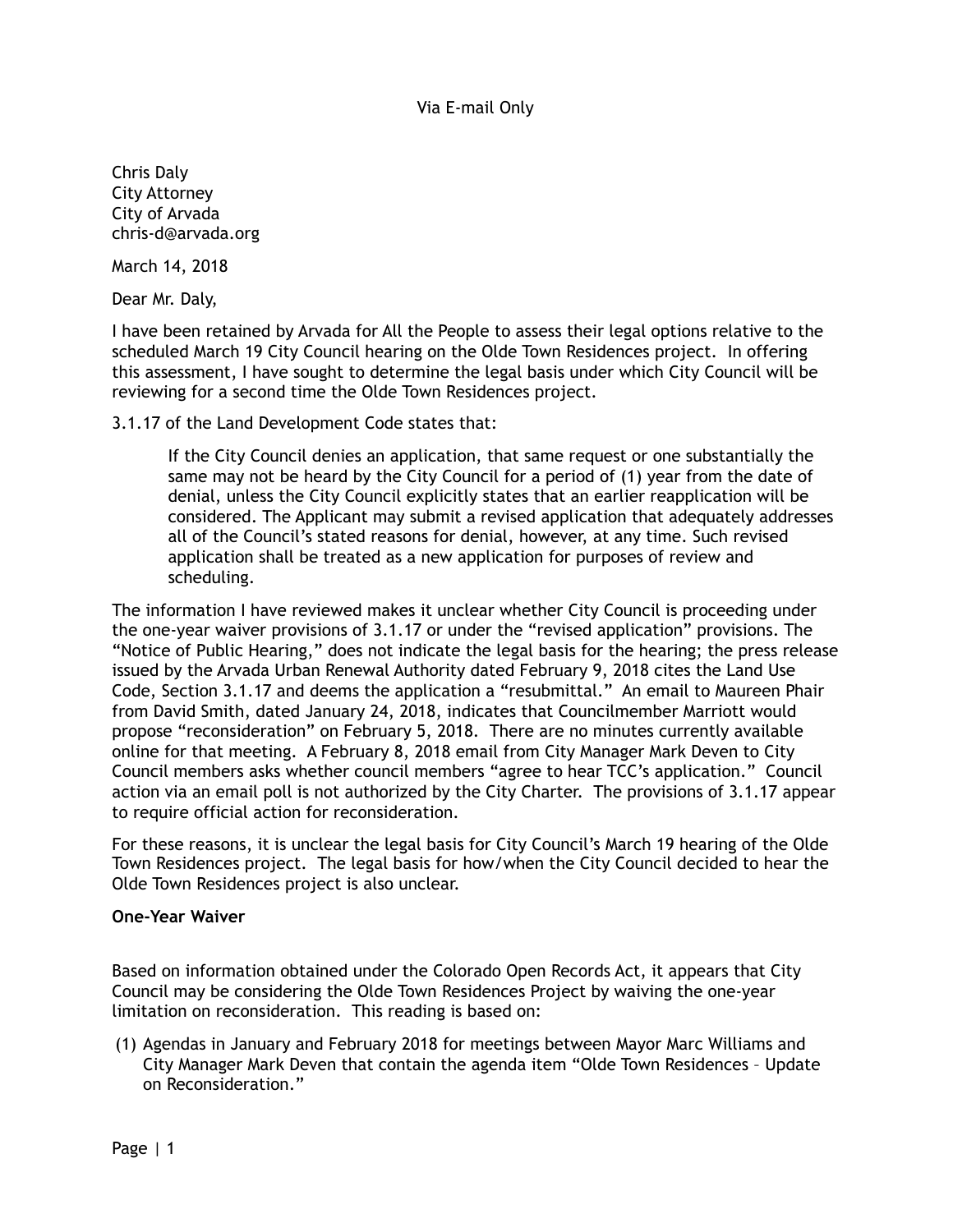- (2) Email from Maureen Phair to other Arvada officials including Mayor Williams that the developer would prefer to go the "reconsideration" route, due to "fear" of resubmittal.
- (3) Email from Mark Deven to City Council dated February 8, 2018, indicated that the Land Development Code "allows for an application to be reheard with City Council consent." Consent for rehearing is cited only in the first clause of 3.1.17, in connection with the one-year restriction.
- (4) Email from Mark Deven to City Council dated February 8, 2018, stated that the entirety of the application would be **reheard** and identifies March 19, 2018 as a **rehearing** of the Olde Town Residences application.

The statute imposes a restriction on City Council – a one-year time limit – that City Council can waive only with an explicit determination that it will hear a reapplication earlier than the one-year time limit.

<span id="page-1-4"></span><span id="page-1-3"></span>Although the statute does not specifically state that City Council must make this determination at the time of the denial, no other reading of the statute gives effect to the entirety of the statute. The word "explicit" means to be "fully revealed or expressed without vagueness, implication, or ambiguity." [1](#page-1-0) The word "states" means to "set forth formally in speech or writing," "to set forth in proper or definite form," or "to fix or settle, as by authority."<sup>2</sup>The word "will" is "used to express futurity," as in "tomorrow morning I will wake up in this first-class hotel suite."<sup>[3](#page-1-2)</sup> Combined, these words spell out how City Council may waive the one-year restriction. Procedurally, under the City Charter, it would appear the only way that City Council acts, and therefore "explicitly states" its views, is via adoption of a resolution, ordinance or motion.

<span id="page-1-5"></span>By contrast, Deven's February 8, 2018 email suggests no restrictions exist on City Council's ability to rehear a project it previously denied. That reading, however, would render meaningless the one-year restriction and waiver language because it poses no actual restraint on City Council action. Nor is that permissive reading consistent with the principles of statutory construction. Statutes should be read to "give effect to every word." *Hygiene Fire Prot. Dist. v. Bd. of County Comm'rs of Boulder*, 205 P.3d 487, (Colo. App. 2008), citing *People v. Cross*, 127 P.3d 71, 74 (Colo. 2006). Courts should "give effect to the ordinary meaning of the language and read the provisions as a whole, construing each consistently and in harmony with the overall statutory design, if possible," *Id.* at 490, citing *Cross* at 73. Moreover, "Interpretations that will render words or phrases superfluous should be rejected." *Id.*

A permissive reading of the rehearing authority is also illogical. A statute imposing NO limitations on rehearing could have stated: "If the City Council denies an application, that same request or one substantially the same, may be heard at any time."

Additionally, 3.1.17 requires a determination by City Council of whether the rehearing involves the "same" or "substantially the same," the project. Arguably, if the project is the same or substantially the same, the Land Use Code does not authorize a hearing unless City Council indicated, **when it declined the application**, a willingness to rehear the application at an earlier future date.

This reading is supported by City Council Rules of Procedures which state: *An action may be reconsidered only if a motion for reconsideration is made at the same meeting as the action sought to be reconsidered was originally voted upon. The councilmember making* 

<span id="page-1-0"></span>https://www.merriam-webster.com/dictionary/explicit [1](#page-1-3)

<span id="page-1-1"></span>http://www.dictionary.com/browse/state [2](#page-1-4)

<span id="page-1-2"></span><sup>&</sup>lt;sup>[3](#page-1-5)</sup> https://www.merriam-webster.com/dictionary/will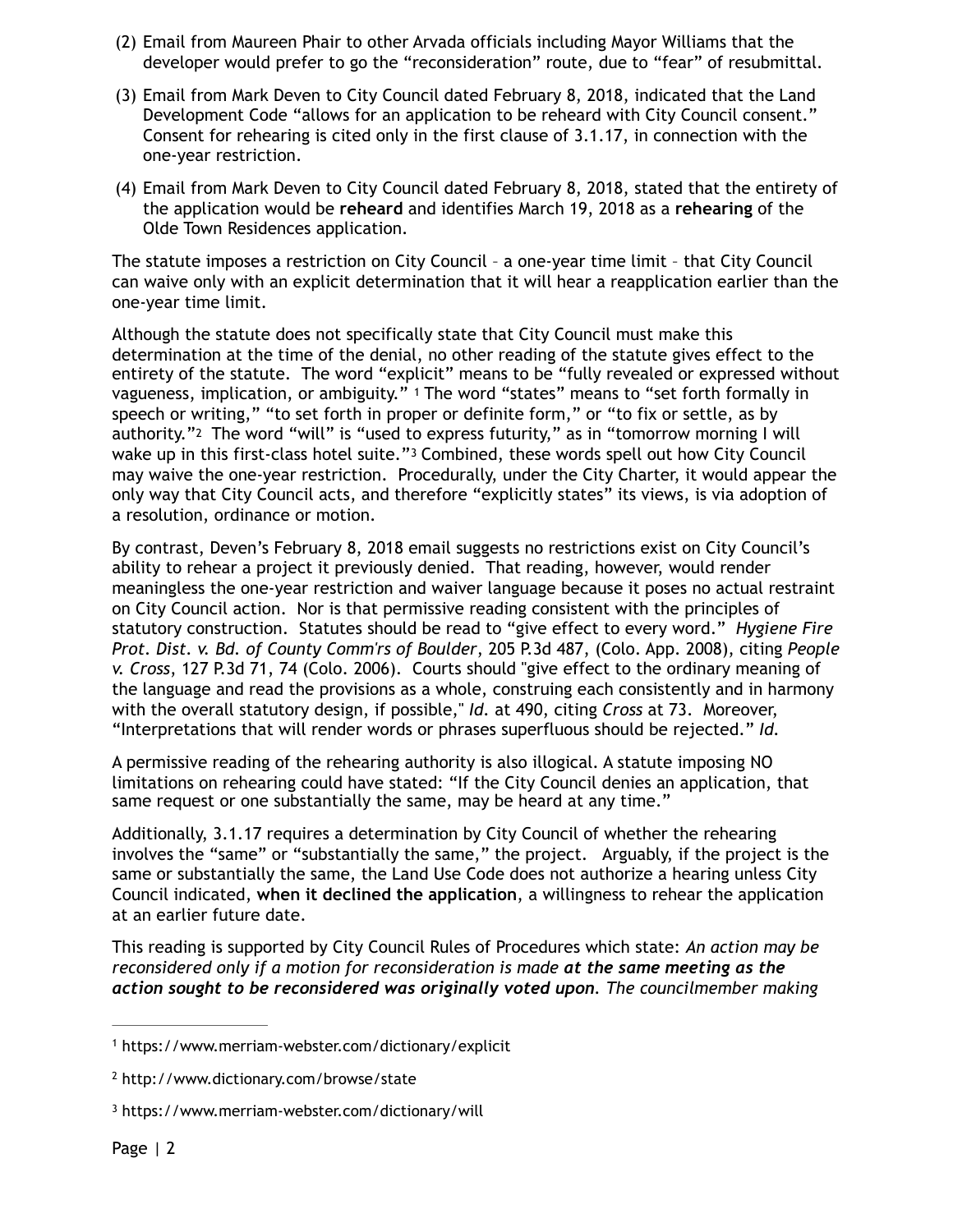*such motion shall state that they were on the prevailing side of the motion.* Rule L 8. likewise states: *In the event a quasi-judicial matter is to be reconsidered, the required notice mandates established by ordinance shall be followed and the reconsideration of the original question shall be postponed to a future regularly scheduled or special meeting*.

Thus, it appears the City Council's rules of procedures do not authorize a motion to reconsider at any future date, but instead must be made *at the time of the initial vote* and, in the case of quasi-judicial matters, the hearing is postponed to comply with notice requirements. A document labeled "City Council Minutes of January 22, 2018" indicates that the project was voted down and that no motion for reconsideration was made. For this reason, it appears that City Council lacks the authority to rehear this project on March 19, 2018 based on a waiver of the one-year restriction in 3.1.17.

## **Revised Application**

Alternatively, if City Council is proceeding under the second half of 3.1.17, the revised application must be treated as a new application for purposes of review and scheduling. Under the Land Use Code, 3.7.3, a new application must follow this trajectory: A preapplication conference, a potential neighborhood meeting, review by the community development director and staff, a Planning Commission public hearing and recommendation, and then City Council review. Under 3.7.3, City Council "shall" consider the application after receiving the recommendation of the Planning Commission. Thus, there appears to be no discretion by City Council to not hear the application once it is forwarded from the Planning Commission.

An email from Mark Deven to City Council dated February 8, 2018, indicates that the Candelas Townhomes project rehearing provides a precedent for not seeking a Planning Commission recommendation. Deven stated that because "the Planning Commission already recommended approval of the PDP 6-0 and the Height Exception 4-2, and the proposed changes are intended to lessen the impact of development, **staff does not believe the resubmittal needs to be taken back to Planning Commission for its recommendation**."

Because Planning Commission review would be required under 3.7.3 for new applications, and because 3.1.17 requires revised applications to be treated as new, Deven appears to be suggesting that City Council will be hearing the Olde Town Residences Project as a revised project, rather than as reconsideration of a same or substantially the same project that was rejected January 22, 2018.

Nothing in 3.1.17 allows city officials to sidestep the full review required under 3.7.3 for Preliminary Development Plans. Staff's opinion on whether the review is necessary does not obviate the statutory mandate that just such a review occur. Moreover, the statutory mandate gives effect to the statutory language of 3.1.17. The statute allows submission of a revised application that adequately address **all** of the Council's stated reasons for denial. Review by planning staff and the Planning Commission can ensure that the completed application addressed all of the council's concerns before triggering council's responsibility under 3.7.3. to review the application.

Deven cites the Candelas Townhomes project as "precedent" for proceeding without Planning Commission review, yet Candelas was apparently reheard as a waiver to the one-year requirement at the developer's request and after Councilmember Marriott moved to waive the one-year period, which therefore does not resolve whether Planning Commission review is necessary for revised applications which must be treated as new per 3.1.17. Moreover, a prior action that is not consistent with the statute would not provide legal precedent for a later action likewise not consistent with the statute.

Based on the analysis I have provided here, I have advised my clients that I cannot find legal authority for the City Council's March 19 hearing on the Olde Town Residences Project. I